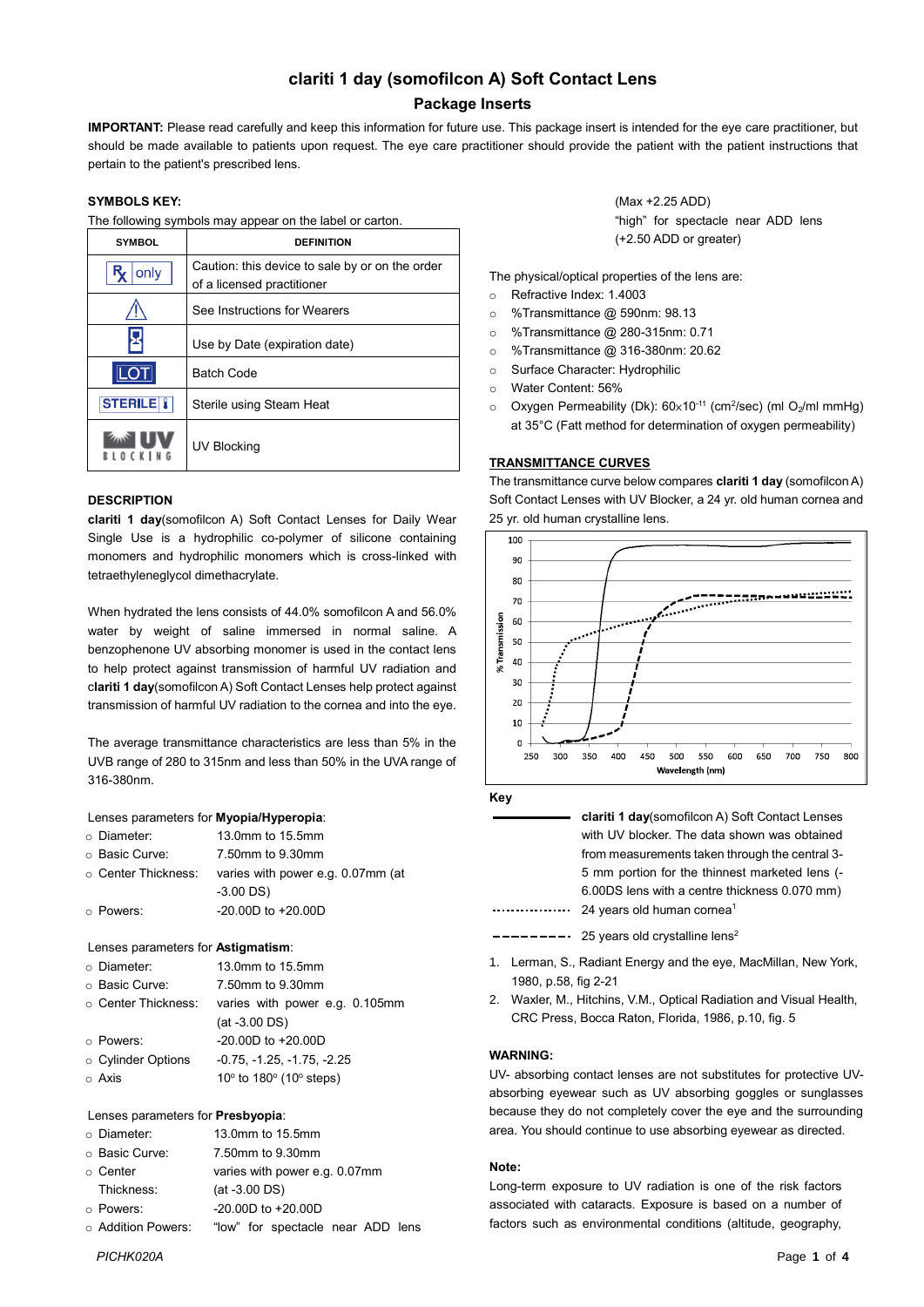cloud cover) and personal factors (extent and nature of outdoor activities).

UV blocking contact lenses help provide protection against harmful UV radiation. However, clinical studies have not been done to demonstrate that wearing UV blocking contact lenses reduces the risk of developing cataracts or other eye disorders. Consult your eyecare practitioner for more information.

## **INDICATIONS (USES)**

The **clariti 1 dayfor Myopia/Hyperopia** (somofilcon A) Soft (hydrophilic) Contact Lens is indicated for daily wear single use only for the correction of refractive ametropia (myopia and hyperopia) in phakic or aphakic persons with non-diseased eyes that may exhibit astigmatism up to 2.00 Diopters that does not interfere with visual acuity.

The **clariti 1 dayfor Astigmatism** (somofilcon A) Soft (hydrophilic) Contact Lens is indicated for daily wear single use only for the optical correction of refractive ametropia (myopia and hyperopia) in phakic or aphakic persons with non-diseased eyes that may exhibit astigmatism up to 10.00 Diopters.

The **clariti 1 dayfor Presbyopia** (somofilcon A) Soft (hydrophilic) Contact Lens is indicated for daily wear single use only for the optical correction of refractive ametropia (myopia and hyperopia) and/or presbyopia in phakic or aphakic persons with non-diseased eyes that may require a reading addition of +3.00 Diopters or less and may exhibit astigmatism up to 1.50 Diopters or less.

**clariti 1 day**(somofilcon A) Soft Contact Lenses with UV blocker help protect against transmission of harmful UV radiation to the cornea and into the eye.

### **CONTRAINDICATIONS (REASONS NOT TO USE)**

**DO NOT USE** your contact lenses when any of the following conditions exist:

- Acute and subacute inflammation or infection of the anterior chamber of the eye
- Any eye disease, injury, or abnormality that affects the cornea, conjunctiva, or eyelids
- Insufficiency of lacrimal secretion (dry eyes)
- Corneal hypoesthesia (reduced corneal sensitivity)
- Any systemic disease that may affect the eye or be exaggerated by wearing contact lenses
- Allergic reactions of ocular surfaces or adnexa that may be induced or exaggerated by wearing contact lenses or use of contact lens solutions
- Any active corneal infection (bacterial, fungal, protozoal, or viral)
- If the eyes become red or irritated

#### **WARNINGS**

# **You should be advised of the following warnings pertaining to contact lens wear:**

- Problems with contact lenses or lens care products could result in serious injury to the eye. Proper use and care of your contact lenses and lens care products, including lens cases are essential for the safe use of these products.
- Eye problems, including a sore or lesion on the cornea (corneal ulcers) can develop rapidly and lead to loss of vision.
- The risk of an infected sore or lesion on the cornea (ulcerative keratitis) is greater for people who wear extended wear contact lenses than for those who wear daily wear lenses. Do not wear your lenses while sleeping as the risk of sore or lesion on the

cornea (ulcerative keratitis) is greater than among those who do not wear them while sleeping.

- The risk of ulcerative keratitis among contact lens users who smoke is greater than among non-smokers.
- If you experience eye discomfort, excessive tearing, vision changes, or redness of the eye, you should immediately remove the lenses and promptly contact your eyecare practitioner. It is recommended that you see your eyecare practitioner routinely as directed.
- Water Activity Do not expose your contact lenses to water while you are wearing them.

Water can harbor microorganisms that can lead to severe infection, vision loss or blindness. If your lenses have been submersed in water when swimming in pools, lakes or oceans, you should discard them and replace them with a new pair. Ask your eye care practitioner (professional) for recommendations about wearing your lenses during any activity involving water.

# **PRECAUTIONS**

## **At your initial visit to your eyecare practitioner:**

- Be sure you read and understand the full contents of this booklet and discuss it with your eyecare practitioner.
- Give your eyecare practitioner a complete history of your eye health, including any eye injuries, diseases, conditions or other problems you have had with your eyes, even if they seem unimportant to you.
- Tell your eyecare practitioner about your general health, any medicines you are taking, current treatment by a physician, any disease you had or now have and any prior surgery.
- Before leaving the eyecare practitioner's office, you should be able to promptly remove lenses or should have someone else available who can remove the lenses.

#### **Lens Handling Precautions:**

- **Always wash and rinse your hands before handling lenses**. Do not get cosmetics, lotions, soaps, creams, deodorants or sprays in your eyes or on the lenses. It is best to put on lenses before putting on makeup. Water-base cosmetics are less likely to cause damage lenses than oil base products.
- **Do not** touch contact lenses with your fingers or hands if your hands are not free of foreign materials, as microscopic scratches of the lenses may occur, causing distorted vision and/or injury to the eye.
- **Do not** touch the lens with your fingernails.
- **Carefully** follow the handling, insertion, removal and wearing instructions in this booklet and those prescribed by your eyecare practitioner.
- **Always** handle lenses gently and avoid dropping them.
- **Never** use tweezers or other tools to remove lenses from the lens container unless specifically indicated for that use. Pour the lens into your hand when removing from lens blister

#### **Lens Wearing Precautions:**

- You should remove your lenses immediately if your eyes become red or irritated.
- **Never** wear lenses beyond the period recommended by your eyecare practitioner.
- **Always** discard lenses worn as prescribed by your eyecare practitioner.
- If aerosol products such as hair spray are used while wearing lenses, exercise caution and keep **your eyes closed** until the spray has settled.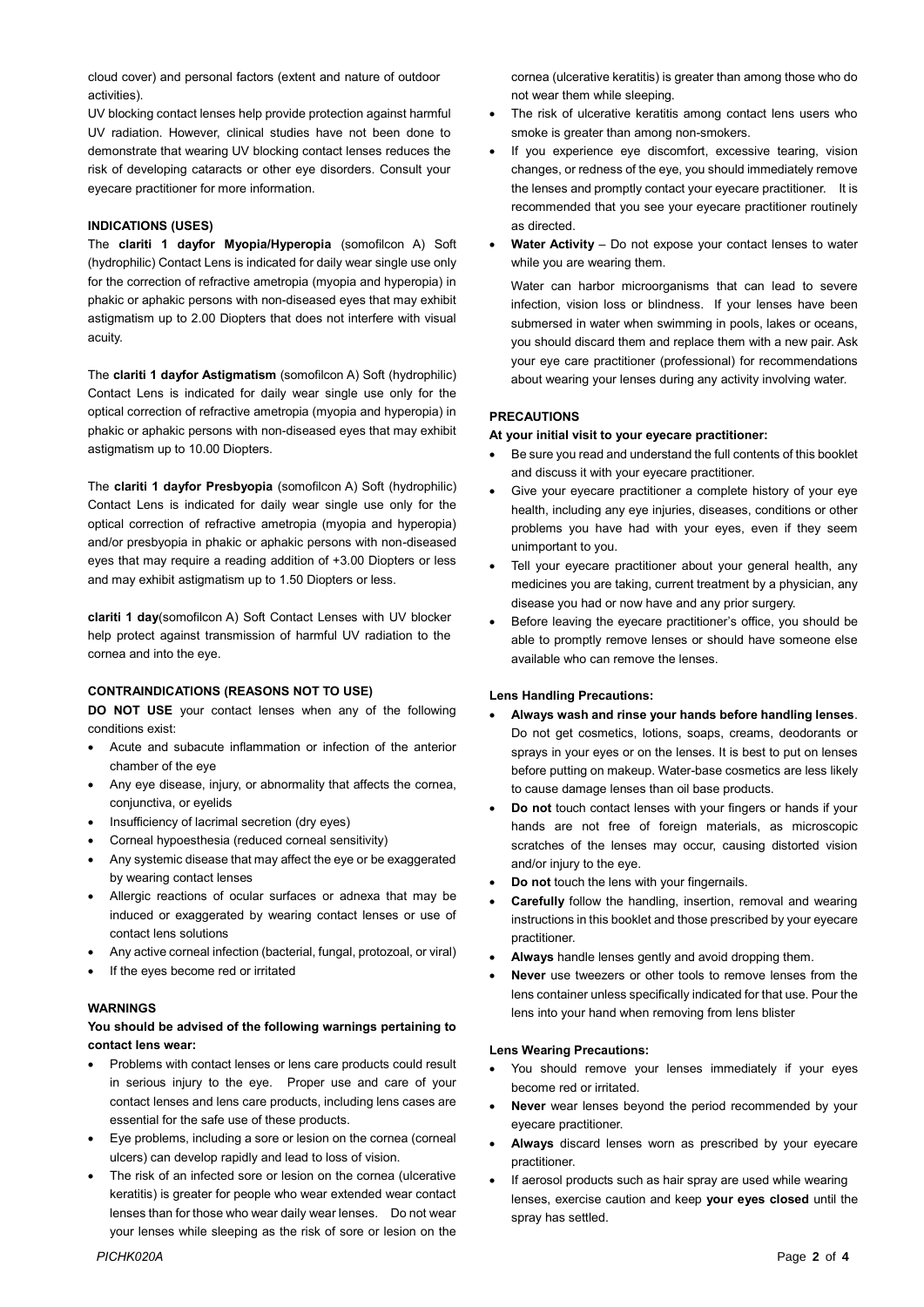- **Avoid** all harmful or irritating vapours and fumes while wearing lenses.
- **Avoid** rubbing your eyes with the lenses on, this can irritate your eye or dislodge the lens.
- **Keep** your eyes closed tightly when washing or showering to keep water and soaps out of your eyes, these may cause loss of the senses, contamination or injury to your eyes.
- **Always** contact your eyecare practitioner before using any medicine in the eyes.
- **Ask** your eyecare practitioner whether there are any other wearing restrictions that apply to you.

### **Follow-up visits to your eyecare practitioner:**

- As with any contact lens, follow-up visits are necessary to assure the continuing health of your eyes. Be sure to keep your follow-up appointments.
- When you return for follow-up visits, be sure to tell your eye care practitioner if your eyes have felt dry, irritated or anything other than completely comfortable while wearing your contact lenses.
- If there is any question in your mind about your wearing schedule and restrictions, cleaning lens handling procedures, lens replacement programme, the condition of your lenses, your follow-up visit schedule, or anything else about contact lens wear, be sure to discuss the subject with your eyecare practitioner, who is there to help you and see you use your contact lenses safely and properly.
- If your eye care practitioner puts a dye or drops in your eyes during the examination, ask when you may be reinsert the lenses. The use of most dyes or drops will require a waiting period before the lenses may be reinserted.

## **Who should know that you are wearing Contact Lenses?**

- Inform your doctor (health care professional) about being a contact lens wearer.
- Always inform your employer of being a contact lens wearer. Some jobs may require use of eye protection equipment or may require that the patient not wear contact lenses.

# **ADVERSE EFFECTS**

Be aware that the following problems may occur when wearing contact lenses:

- Your eyes may sting, burn and/or itch (irritation).
- There may be less comfort than when the lens was first placed on your eye.
- There may be an abnormal feeling of something in the eye (foreign body, scratched area).
- There may be potential for some temporary impairment due to peripheral infiltrates, peripheral corneal ulcers and corneal erosion. There may be potential for other physiological observations, such as local or generalized edema, corneal neovascularisation, corneal staining, infection, tarsal abnormalities, iritis and conjunctivitis, some of which are clinically acceptable in low amounts.
- There may be excessive watering (tearing), unusual secretions or redness of your eyes.
- There may be poor visual acuity, blurred vision, rainbows, or halos around objects, sensitivity to light (photophobia) or dry eyes may also occur if your lenses are worn continuously or for too long a time.

If you notice any of the above symptoms:

- **Immediately remove the lenses**.
- If the discomfort or problem stops, look closely at the lens.
- If the lens is in any way damaged, do not put the lens back on your eye. You should discard the lens and insert a new fresh lens on your eye.
- If your lens has dirt, an eyelash, or foreign body on it, or the problem stops and the lens appears undamaged, you should dispose of the lens and insert a new fresh lens.
- If the problem continues, you should not put the lens back on your eye but immediately consult your eye care professional.
- When any of the above symptoms occur, a serious condition such as infection, corneal ulcer, neovascularisation or iritis may be present. **Seek immediate** professional identification of the problem and prompt treatment to avoid serious eye damage.

## **FITTING**

Conventional methods of fitting contact lenses apply. For a detailed description of the fitting techniques, refer to the Patient Instructions Guide, copies of which are available from:

## **WEARING AND APPOINTMENT SCHEDULE**

**Your eyecare practitioner should prescribe the lenses for daily wear single use only. Your eyecare practitioner will determine your wearing schedule.**

**The maximum suggested daily wearing time for the lenses is:**

| Day  |    |    |                  |
|------|----|----|------------------|
| Hour |    |    |                  |
| Day  |    | 9  | 10 and after     |
| Hour | 10 | 12 | all waking hours |

Follow-up examinations are necessary to ensure continued successful contact lens wear and to ascertain the effects of the lenses on the eyes. The following appointment schedule is a suggested guideline:

- 24 hours post-dispensing
- 7 days
- 1 month
- 3 months

Every 6 months thereafter

# **LENS CARE DIRECTIONS**

#### **1. Basic Lens Care Instructions**

Eyecare practitioners should review lens care directions with you, including basic lens care information.

It is essential that you learn and use good hygienic methods in the care and handling of your new lenses. Cleanliness is the first and most important aspect of proper contact lens care. In particular, your hands should be clean and free of any foreign substances when you handle your lenses. The procedures are:

- Always, wash, rinse and dry your hands before handling contact lenses.
- Do not use saliva or anything other than the recommended solutions for lubricating or rewetting lenses. Do not put lenses in your mouth.
- Never rinse your lenses in water from the tap. There are two reasons for this:
	- a.Tap water may contain impurities that can contaminate or damage your lenses and may lead to eye infection or injury.
	- b.You might lose your lens down the drain.

# **For Single Use Daily Wear**

Remember there is no cleaning or disinfection needed with **clariti 1 day** (somofilcon A) Soft Contact Lenses prescribed for daily wear